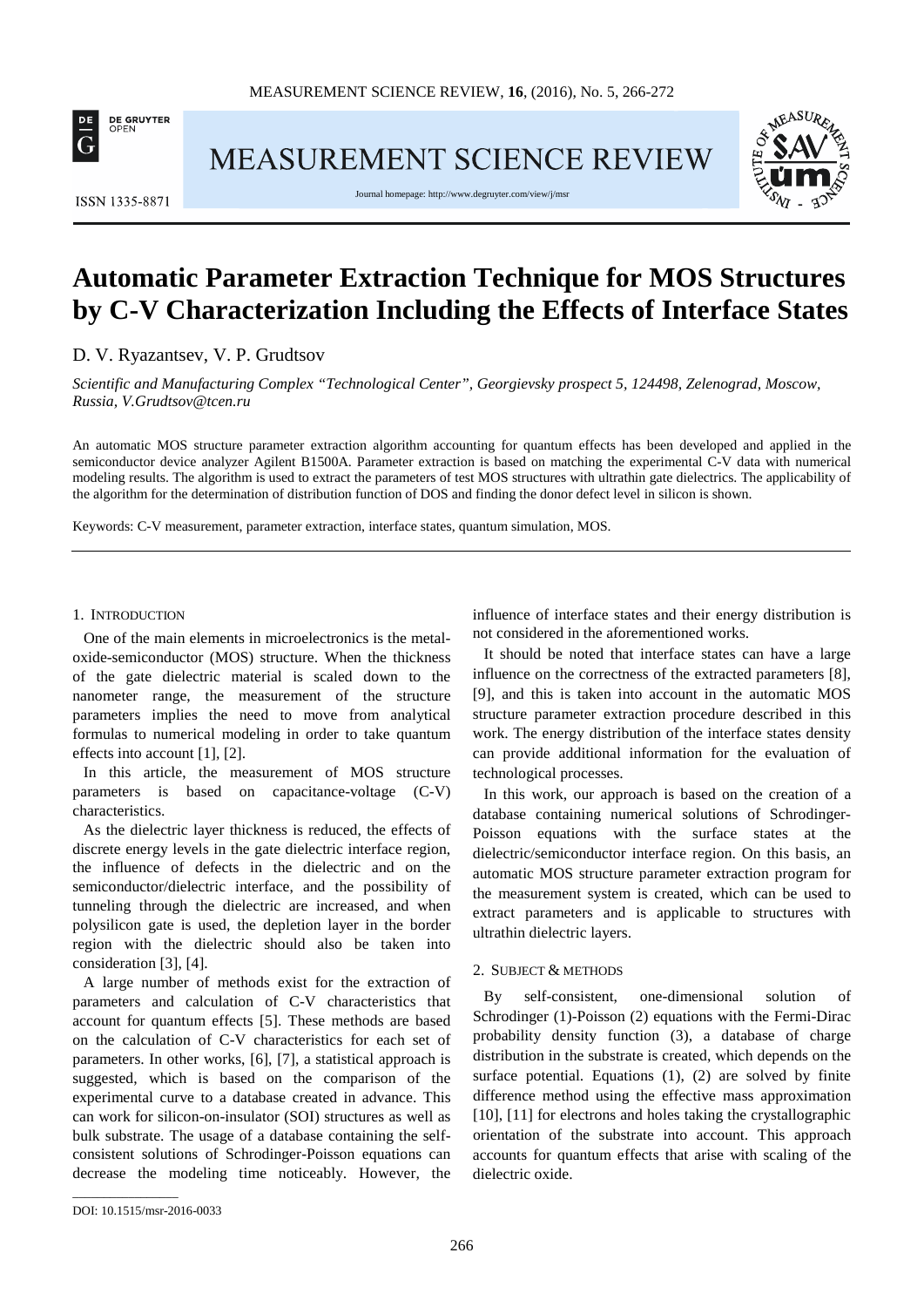$$
\frac{\hbar^2}{2} \frac{\partial}{\partial x} \left[ -\frac{1}{2m^*(x)} \frac{\partial}{\partial x} \psi_i(x) \right] + U(x) \psi_i(x) = E_i \psi_i(x)
$$
\n(1)

$$
\frac{\partial}{\partial x}(\varepsilon(x)\frac{\partial}{\partial x}\varphi) =
$$
\n
$$
= -e \cdot \frac{p(x) - n(x) + N_D(x) - N_A(x)}{\varepsilon_0}
$$
\n(2)

$$
f(E) = \frac{1}{1 + g \cdot exp\left(\frac{E - E_f}{kT}\right)},
$$
\n(3)

where *e* - electron charge, *k* - Boltzmann's constant, *T* temperature,  $\varepsilon_0$  - dielectric constant,  $\hbar$  - normalized Planck's constants,  $x$  – coordinate,  $\psi$  - wave function,  $E_i$  eigenvalue,  $U$  - potential energy,  $\varepsilon$  - material permittivity,  $\varphi$  - potential,  $p, n$  – holes and electrons density,  $N_D$ ,  $N_A$ . the density of ionized donors and acceptors,  $g - degeneracy$ factor,  $E$  – energy,  $E_f$  - Fermi energy.

The interface states charge  $Q_{ss}$  is calculated without the database and can depend on many parameters.

For a linear energy distribution of interface states density, an analytic function (4) with the parameter  $N_{ss0}$  is used.

The integral (5) of the product of the density of states (DOS)  $N_{ss}(E)$  and the probability distribution in all possible energy states with the degeneracy factor *g* is calculated in the presence of energy distribution of surface defects.

$$
Q_{ss}(\varphi) = e(\varphi - \varphi_F) \cdot N_{ss0}
$$
 (4)

$$
Q_{ss}(\varphi) = e \int_{E_v}^{E_e} N_{ss}(E) \cdot \frac{dE}{1 + g \cdot exp\left[\frac{(e\varphi - E)}{kT}\right]},
$$
 (5)

where  $\varphi_F$  - Fermi potential,  $E_c$  - conductance band minimum energy,  $E_v$  - valence band maximum energy.

Density of states can be described by a Gaussian distribution function [12]-[15]. In this paper, two DOS functions based on Gaussian function are used: a distribution with three parameters  $E_0$ ,  $N_0$ , and  $E_s$  (6) and more complex distribution (7) with parameters  $E_0$ ,  $N_{01}$ ,  $N_{02}$ ,  $E_{s1}$ ,  $E_{s2}$  using Heaviside function (8).

A more detailed description of the DOS function is in better agreement with the experimental data.

$$
N_{ss}(E) = N_0 \cdot exp(\frac{-(E - E_0)^2}{E_s^2})
$$
 (6)

$$
N_{ss}(E) = \theta(E_0 - E)
$$
  
\n
$$
\cdot (N_{0I} - N_{02} + N_{0I} \cdot exp\left[\frac{-(E - E_0)^2}{E_{sI}^2}\right]) +
$$
\n
$$
+ \theta(E - E_0) \cdot (N_{02} \cdot exp\left[\frac{-(E - E_0)^2}{E_{s2}^2}\right]),
$$
\n
$$
\theta(x) = \begin{cases} 0, & x < 0; \\ 0.5, & x = 0; \\ 1, & x > 0. \end{cases}
$$
\n(8)

The dependence of the voltages applied to the structure is calculated by the equation (9), which accounts for the contribution of the work function and effective oxide charge  $W_{\text{eff}}$ , gate area *S*, bulk charge  $Q_s$ , and gate dielectric capacitance  $C_{ox}$ . The dependence of the total capacitance on the gate voltage  $V<sub>g</sub>$  is defined in (10).

$$
V_g = W_{\text{eff}} + \varphi - \frac{(Q_s + Q_{ss}) \cdot S}{C_{ox}}
$$
(9)

$$
C = \frac{d(Q_s + Q_{ss})}{dV_g} \tag{10}
$$

Parameters of the MOS structure are determined by matching the experimental and theoretical C-V characteristics using the algorithm shown in Fig.1. This algorithm and C-V calculations are written in MATLAB.

At each step this algorithm chooses the best value for each parameter ( $par_{10}$ ,...,  $par_{n0}$ ) from all intersections of variable parameters with minimal relative error ( *ERR* ). Parameters are varied cyclically about the best values obtained in previous iterations, until the required accuracy  $(\Delta_{FRR})$  is obtained or until the maximum iteration limit  $(*iter*<sub>max</sub>)$  is reached.

In general, the method of parameter variation depends on the iteration step and matching accuracy of experimental data and simulation results.

Matching accuracy or relative error ( *ERR* ) is determined by the root mean square (*RMS*) value (11) or maximum deviation of capacitance (*Ymax*) value (12).

$$
RMS = \sqrt{\frac{I}{n} \cdot \sum_{i=1}^{n} \left( \frac{(C_{th})_i - (C_{exp})_i}{C_{max}} \right)^2} \cdot 100\% \tag{11}
$$

$$
Y_{max} = max \left| \frac{C_{th} - C_{exp}}{C_{max}} \right| \cdot 100\%, \qquad (12)
$$

where  $C_{th}$  - capacitance value of theoretical C-V curve,  $C_{\text{exp}}$  - capacitance value of experimental C-V curve,  $C_{\text{max}}$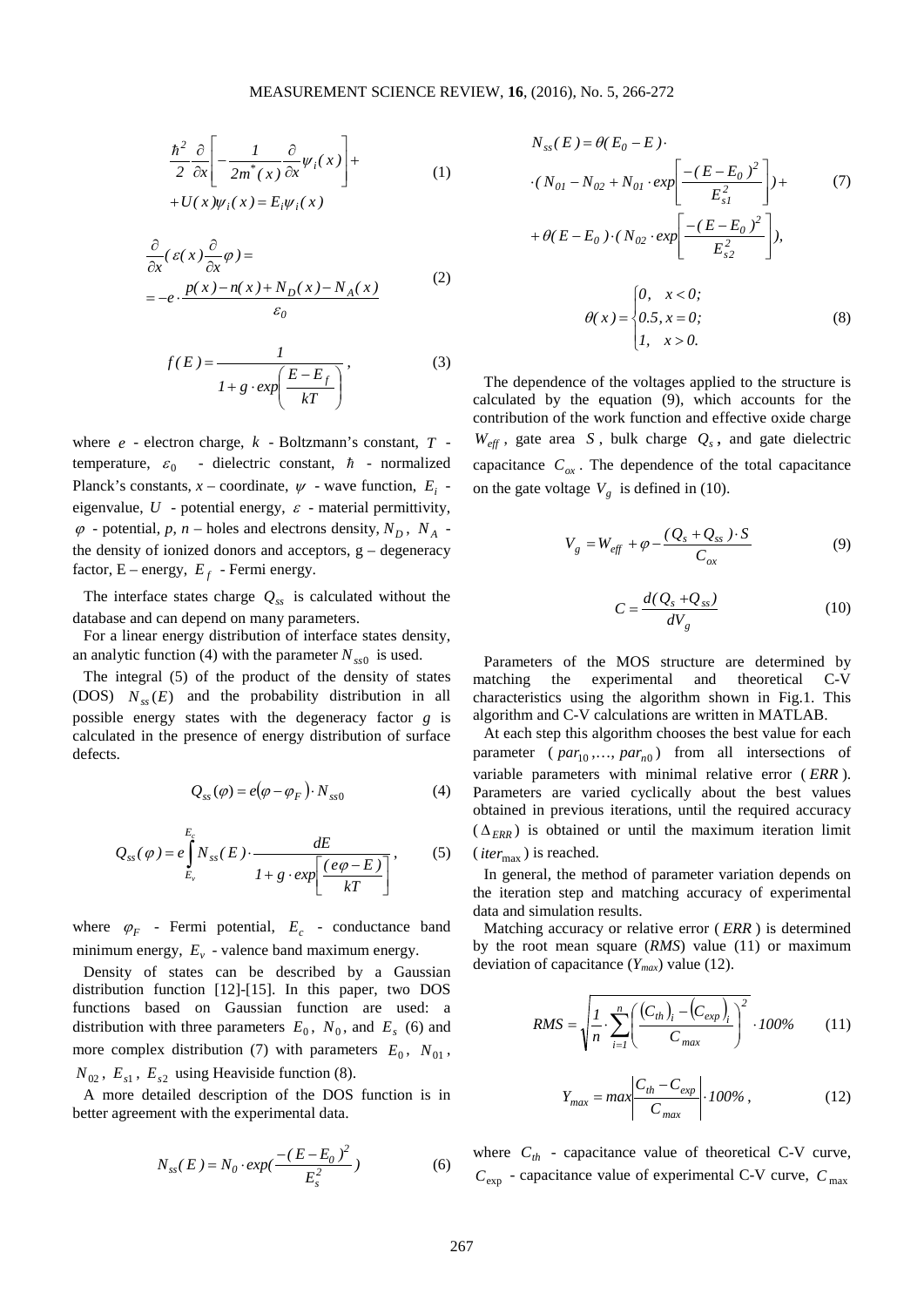- maximum capacitance value of experimental C-V curve, *n* - the number of voltage points.



Fig.1. The flowchart of the MOS structure parameter extraction algorithm, which uses the matching of the modeling results and the experimental data.

The calculation of the work function  $W_{wf}$  with the contribution of oxide fixed charge  $Q_f$  is calculated by the flat band voltage shift  $\Delta V_{fb}$  between the experimental and theoretical C-V characteristics (13).

$$
W_{\text{eff}} = W_{\text{wf}} + Q_f = \Delta V_{fb} \tag{13}
$$

It is assumed that the experimental curve has the same parameters as the theoretical C-V curve when the required accuracy of *RMS* value and (or)  $Y_{\text{max}}$  value is reached.

#### 3. MEASUREMENT METHODS

The accuracy of C-V measurements influences the accuracy of extracted MOS structure parameters. When C-V characteristics are measured, the factors decreasing the measurement accuracy, such as gate leakage currents and the influence of parasitic elements of the measurement circuit, should be taken into account.

In this work, a measurement complex consisting of Agilent B1500A Semiconductor Device Parameter Analyzer and SUSS MicroTec PA 300 semiautomatic probe station is used for the measurement of MOS structure C-V characteristics.

The Agilent B1500A is furnished with a built-in module for quasi-static C-V measurement with the option to compensate the gate leakage current.

For high frequency measurements  $(> 1$  kHz), an impedance analyzer and special probes with minimal parasitic components which maintain 4-terminal pair measurement scheme (such as DCP-100 from Cascade Microtech) should be used. In the B1500A Semiconductor Device Parameter Analyzer, the Multi Frequency Capacitance Measurement Unit (MFCMU), which is based on the auto-balancing bridge scheme [16], is tasked with the impedance measurements. The Semiconductor Device Parameter Analyzer automatically calculates the equivalent 2-element model [17] of any device by measuring the impedance *Z* and phase  $\theta$ . The calculation of the total capacitance from the 2-element model can lead to erroneous estimation of its value, especially when measuring at high frequency [3]. For a more accurate estimation of the MOS structure capacitance in view of leakage currents, a 3 element model can be used [18]

It should be noted that the 3-element model is applicable on a limited set of frequencies that depends on the measurement device accuracy and the values of parasitic elements [19].

When the 3-element model cannot be applied, the models containing more parasitic elements should be used. Analytic solutions of such models are considered in [20]-[24], but the general solution method for such models is the numerical solution.

A MOS equivalent capacitance determination algorithm was written for the Agilent B1500A, which utilizes highfrequency measurements and 3-element model calculated from the 2-element model extracted from the experimental data. For the cases when the 3-element model cannot be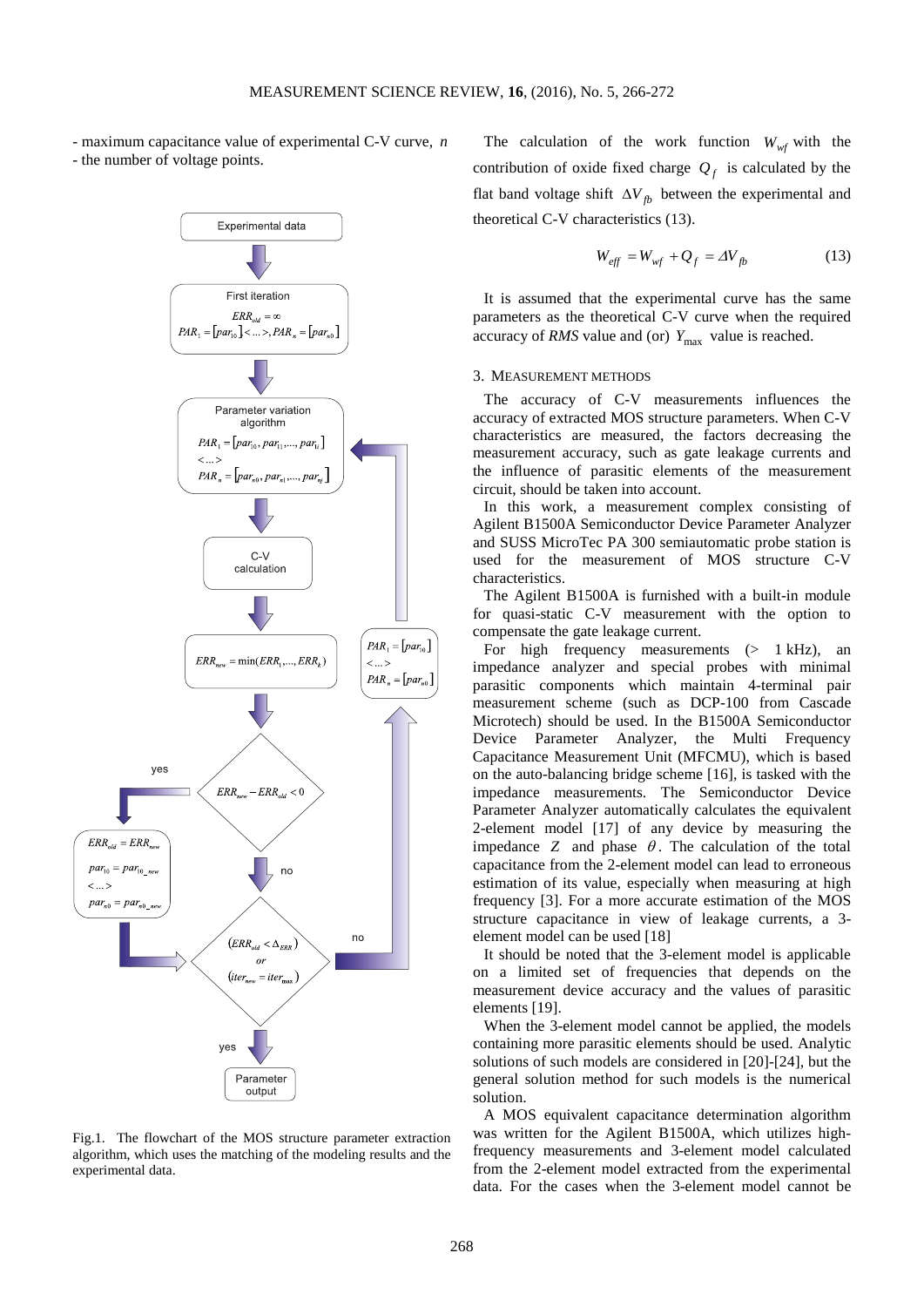applied, an option to numerically calculate the equations system with more parasitic elements for equivalent capacitance determination is included. This option uses basic MATLAB functions.

The algorithm works directly after measurement data is obtained. Measurements and parameter extraction are done in the same program written in Agilent VEE Pro programming language, so there is no need to transfer C-V data to the algorithm manually.

### 4. MEASUREMENT AND PARAMETER EXTRACTION RESULTS.

The MOS structure parameter extraction algorithm was verified using existing MOS structure  $(Si/SiO<sub>2</sub>/PolySi)$  with thick  $SiO<sub>2</sub>$  and low density of interface states  $N<sub>ss</sub>$ .

Dielectric physical thickness was measured by spectroscopic ellipsometry and value of *17.9 nm* was found. Bulk dopant concentration  $N_{sub}$  was measured during manufacturing on CSM/Win Semiconductor Measurement System using MDC Model 802-105 mercury probe and value of  $1.27 \cdot 10^{17}$  cm<sup>-3</sup> was found. The gate area of the test structure was  $4 \cdot 10^{-4}$   $cm^2$ .

The measurement results and the theoretical C-V curves calculated using the extracted parameters from the developed algorithm are shown in Fig.2. The sets of found values are shown in Table 1. In this and following tables,  $t_{ox}$  - [equivalent oxide thickness](https://en.wikipedia.org/wiki/Equivalent_oxide_thickness) (EOT),  $N_{sub}$  - bulk dopant concentration.

Results show agreement between extracted values and values obtained from measurements during manufacturing, which confirms the applicability of the algorithm.

Next, parameter extraction on structures with ultrathin dielectric layers was attempted. Test structures Si/SiO2/Molybdenum were made with three dielectric thicknesses (*5 nm* and less) for verification of the parameter extraction algorithm. The wafers were p-type silicon  $(N = 10^{15} \text{ cm}^{-3})$ . Boron implantation was carried out with energy  $E = 40 \text{keV}$  and dose  $D = 10 \cdot 10^{-6} \text{ C} \cdot \text{cm}^{-2}$ , with subsequent annealing in nitrogen  $N_2$ ,  $T = 1000^{\circ}C$ , 60 min and thermal oxidation with  $T = 900^{\circ}C$ . The varying dielectric thickness was obtained by wet etching of the base oxide. Dielectric physical thicknesses were measured by spectroscopic ellipsometry and the following values were obtained: for wafer №1 *5 nm*, for wafer №2 *3 nm,* and for wafer №3 *2 nm*. The gate area of MOS structures for wafers  $N$ ⊵1 and  $N$ ⊵2 is  $1 \cdot 10^{-4}$  cm<sup>2</sup>, for wafer  $N$ ⊵3 – 2.8 $\cdot 10^{-5}$  cm<sup>2</sup>. Silicon effective masses of electrons and holes are calculated for the specific crystallographic orientation of the p-type wafer (100) for self-consistent solution of Schrodinger-Poisson equations.

The test structures have large gate leakage currents. The quasi-static C-V characteristics could not be obtained with high enough accuracy, even when using the B1500A leakage current compensation function. Only high frequency C-V (HFCV) characteristics with correct equivalent MOS structure capacitance model will be considered.



Fig.2. Comparison of high frequency experimental and theoretical C-V characteristics with the parameters from Table 1. using Gaussian function (6) to describe the DOS.

Table 1. Parameter extraction results using (6) to describe the DOS.

| $t_{ox}$ [cm]             | $18.12 \cdot 10^{-7}$            |
|---------------------------|----------------------------------|
| $N_{sub}$ [ $cm3$ ]       | $1.15 \cdot 10^{17}$             |
| $E_0$ [eV]                | $-1.58 \cdot 10^{-1}$            |
| $N_0$ [cm <sup>-2</sup> ] | $2.50 \cdot 10^{10}$             |
| $E_s$ [eV]                | $9.52 \cdot 10^{-1}$             |
| $V_{\text{fb}}[V]$        | $-9.59 \cdot \overline{10^{-1}}$ |
| $W_{\rm eff}$ [V]         | $-5.89 \cdot 10^{-1}$            |
| RMS $[%]$                 | $2.75 \cdot 10^{-1}$             |
| Ymax $[\%]$               | 0.01                             |



Fig.3. Comparison of high frequency experimental and theoretical C-V characteristics with the parameters from Table 2. using Gaussian function (6) to describe the DOS.

The HFCV measurement results and the theoretical C-V curves calculated using the extracted parameters from the developed algorithm are shown in Fig.3. These curves exhibit a step in the depletion region, which is assumed to arise from existence of an impurity defect level with high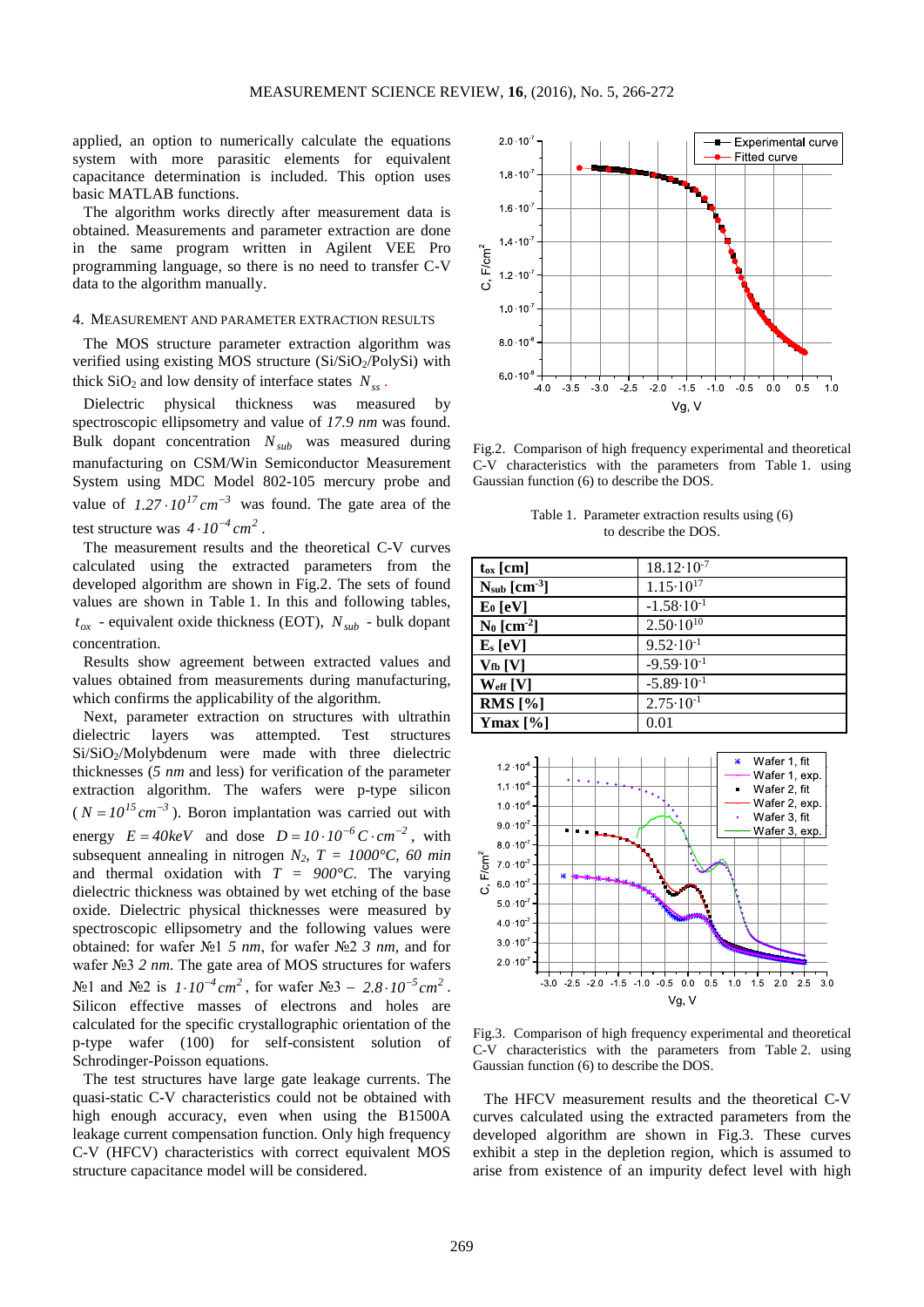$N_{ss}$  value. To address this issue, Gaussian function (6) was used to describe the DOS. The sets of found values are shown in Table 2. The values of  $E_0$  were found with respect to the middle of the bandgap.

Table 2. Parameter extraction results using (6) to describe the DOS.

| Wafer                     | N <sub>2</sub> 1                 | N <sub>0</sub> 2      | N <sub>2</sub> 3      |
|---------------------------|----------------------------------|-----------------------|-----------------------|
| $t_{ox}$ [cm]             | $5.01 \cdot 10^{-7}$             | $3.60 \cdot 10^{-7}$  | $2.78 \cdot 10^{-7}$  |
| $N_{sub}$ [ $cm-3$ ]      | $1.61 \cdot 10^{18}$             | $1.60 \cdot 10^{18}$  | $1.55 \cdot 10^{18}$  |
| $E_0$ [eV]                | $-1.30 \cdot \overline{10^{-1}}$ | $-1.52 \cdot 10^{-1}$ | $-1.40 \cdot 10^{-1}$ |
| $N_0$ [cm <sup>-2</sup> ] | $3.88 \cdot 10^{12}$             | $6.13 \cdot 10^{12}$  | $6.62 \cdot 10^{13}$  |
| $E_s$ [eV]                | $1.24 \cdot 10^{-1}$             | $1.32 \cdot 10^{-1}$  | $1.76 \cdot 10^{-1}$  |
| $V_{fb}$ [V]              | $-8.38 \cdot 10^{-1}$            | $-7.93 \cdot 10^{-1}$ | $-9.87 \cdot 10^{-2}$ |
| $W_{\rm eff}$ [V]         | $-1.36 \cdot 10^{-1}$            | $-5.35 \cdot 10^{-2}$ | $6.67 \cdot 10^{-1}$  |
| RMS $[%]$                 | $9.93 \cdot 10^{-1}$             | $9.17 \cdot 10^{-1}$  | 1.82                  |
| $Ymax [\%]$               | 5.29                             | 5.02                  | 5.40                  |



Fig.4. Comparison of high frequency experimental and theoretical C-V characteristics with the parameters from Table 3. using function (7) to describe the DOS.

Table 3. Parameter extraction results using (7) to describe the DOS.

| Wafer                        | N <sub>0</sub> 1      | N <sub>2</sub>        | N <sub>2</sub> 3      |
|------------------------------|-----------------------|-----------------------|-----------------------|
| $t_{ox}$ [cm]                | $5.01 \cdot 10^{-7}$  | $3.57 \cdot 10^{-7}$  | $2.88 \cdot 10^{-7}$  |
| $N_{sub}$ [ $cm-3$ ]         | $1.61 \cdot 10^{18}$  | $1.62 \cdot 10^{18}$  | $1.62 \cdot 10^{18}$  |
| $E_0$ [eV]                   | $-1.62 \cdot 10^{-1}$ | $-1.61 \cdot 10^{-1}$ | $-1.60 \cdot 10^{-1}$ |
| $N_{01}$ [cm <sup>-2</sup> ] | $2.53 \cdot 10^{12}$  | $4.01 \cdot 10^{12}$  | $4.90 \cdot 10^{12}$  |
| $N_{02}$ [cm <sup>-2</sup> ] | $4.13 \cdot 10^{12}$  | $6.32 \cdot 10^{12}$  | $8.31 \cdot 10^{12}$  |
| $E_{s1}$ [eV]                | $3.20 \cdot 10^{-2}$  | $5.35 \cdot 10^{-2}$  | $3.91 \cdot 10^{-2}$  |
| $E_{s2}$ [eV]                | $1.50 \cdot 10^{-1}$  | $1.49 \cdot 10^{-1}$  | $1.54 \cdot 10^{-1}$  |
| $V_{\text{fb}}[V]$           | $-8.94 \cdot 10^{-1}$ | $-8.75 \cdot 10^{-1}$ | $-1.62 \cdot 10^{-1}$ |
| $W_{\text{eff}}$ [V]         | $-1.33 \cdot 10^{-1}$ | $-7.96 \cdot 10^{-2}$ | $6.60 \cdot 10^{-1}$  |
| RMS $[%]$                    | $1.89 \cdot 10^{-1}$  | $2.24 \cdot 10^{-1}$  | $8.77 \cdot 10^{-1}$  |
| Ymax $[\%]$                  | 1.16                  | 1.72                  | 4.46                  |

The usage of function (7) to describe the DOS leads to better accuracy, which is shown in Fig.4. The extracted parameters are shown in Table 3.

The difference between energy distributions of interface states density (6) and (7) using extracted parameters is shown in Fig.5. The Fermi-Dirac probability density function of occupancy of energy levels (3) with degeneracy factor 2 was used to calculate the interface states charge.

The accumulation region on wafer №3 could not be measured because of the high leakage currents and the difficulty of the equivalent MOS capacitance model extraction. For the correct extraction of the oxide thickness on wafer №3, the value of the energy distribution maximum  $E_0$  was taken as mean value from wafers N<sup>o</sup>1 and N<sup>o</sup>2, and fixed on this level.



Fig.5. Energy distributions of interface states density (6) and (7) using extracted parameters from Table 2. and Table 3.

### 5. DISCUSSION

Using the experimental data, the main MOS structure parameters are determined, including [EOT](https://en.wikipedia.org/wiki/Equivalent_oxide_thickness) for the three wafers (*5 nm*, *3.6 nm*, and *2.9 nm*). Regarding wafer №3, the correctness of the determined dielectric thickness value depends on the assumption that test structures on this wafer have exactly the same defect energy level as the structures on other wafers. The sharp decrease in capacitance value in the accumulation region of test structure on wafer №3 arises because of a measurement error caused by high gate leakage current (namely, in case of high leakage currents, parallel resistance  $R_p$  in the 3-element model is very small, which corresponds to extremely small values of phase  $\theta$  and, consequently, inability to correctly measure the imaginary part of impedance *Z* which contains capacitance). Test structures with smaller leakage current (which would mean gate area less than  $2.8 \cdot 10^{-5} \text{ cm}^2$ ) are not available at this time.

Value of EOT from experimental data extraction and physical thickness value of SiO2 obtained from spectroscopic ellipsometry can differ due to transition layers with different  $\varepsilon$  at the interface of the SiO2 layer.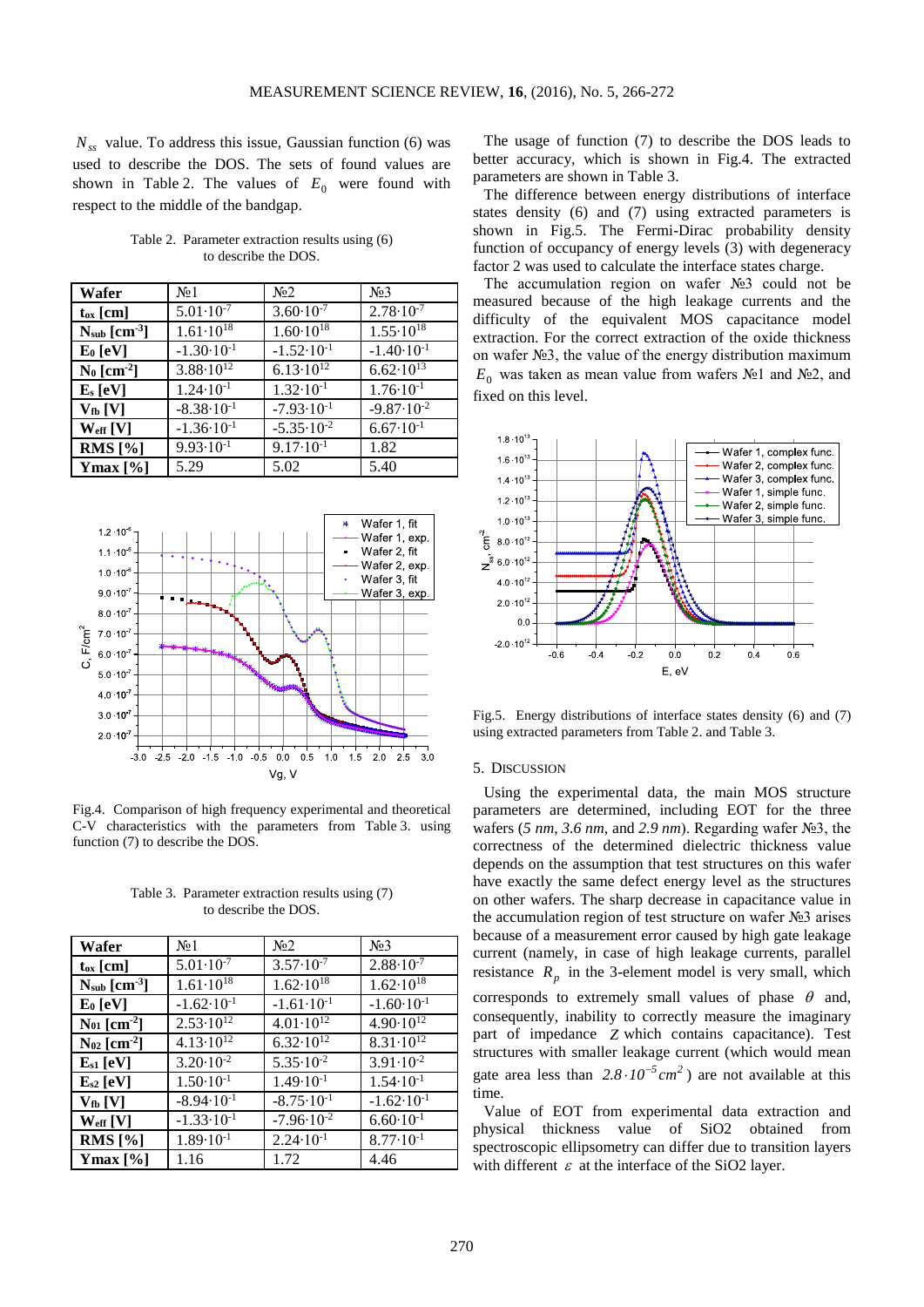EOT calculated from parameter extraction algorithm is smaller than capacitance equivalent thickness obtained from the same curves in Fig.3., Fig.4. due to influence of quantum effects.

The validity of extracted parameters is also indirectly confirmed by the fact that the values of energy distribution coefficients of DOS are increasing when the dielectric layer thickness is reduced (Fig.5.), as the probability of the tunneling of dopant atoms through the dielectric layer to the silicon/dielectric interface is also increased.

Therefore, the developed algorithm can be used for MOS structures whose measured C-V characteristics lack accumulation region either partially or fully, including structures on SOI substrates.

The measurements have shown a defect donor level with the energy value about *0.39-0.41 eV* from the valence band level, close to the middle of bandgap, which is around the level of iron (Fe) atoms in silicon [25]. The presence of iron atoms can be explained by the properties of the sputtering device, in which the molybdenum target was attached to a base made of iron. The accuracy of the defect energy level determination depends on C-V characteristics measurement accuracy and on the charge calculation functions.

It can be seen from the energy distributions of DOS (Fig.5.) calculated using (7) that other defects (i.e., molybdenum) can also exist with smaller DOS values and lower energy values (closer to the Si valence band). For the description of those defects, a linear energy distribution of DOS should suffice.

The MOS structure parameter extraction algorithm is based on the simultaneous comparison of numerous theoretical data arrays with experimental data, and takes only a few seconds to calculate the parameters.

The sensitivity of C-V characteristics to the distribution of DOS depends on the region of the C-V curve (accumulation, depletion or inversion) and on the substrate concentration near the dielectric/semiconductor interface for depletion/weak inversion regions. The minimum values of the coefficients  $N_{01}$ ,  $N_{02}$  in the distribution of DOS (7) for MOS structures with  $N_{sub} = 1.6 \cdot 10^{18} \text{ cm}^{-2}$ , for which the effects of defect levels in depletion/weak inversion regions can be detected, are about  $N_0 = 5 \cdot 10^{11} \text{ cm}^{-2}$ . Higher sensitivity can be achieved with lower values of substrate concentration.

# 6. CONCLUSION

A MOS structure parameter extraction algorithm which accounts for quantum effects, DOS and their energy distributions is developed.

The parameters of test structures with ultrathin dielectric layers, high leakage currents and high defects concentration level are extracted using the developed algorithm. A defect donor level was found with its value close to the energy level of Fe atoms in silicon. For the verification of this assumption, additional investigations of the test structures must be conducted.

## ACKNOWLEDGMENT

The work was executed with financial support from the Ministry of Education and Science of the Russian Federation under agreement RFMEFI58015X0005.

#### **REFERENCES**

- [1] Suné, J., Olivo, P., Riccó, B. (1992). Quantummechanical modeling of accumulation layers in MOS structure. *IEEE Transactions on Electron Devices*, 39 (7), 1732-1739.
- [2] Sun, J.P., Wang, W., Toyabe, T., Gu, N., Mazumder, P. (2006). Modeling of gate current and capacitance in nanoscale-MOS structures. *IEEE Transactions on Electron Devices*, 53 (12), 2950-2957.
- [3] Vogel, E.M., Brown, G.A. (2003). Challenges of electrical measurements of advanced gate dielectrics in metal-oxide-semiconductor devices. In *International Conference on Characterization and Metrology for ULSI Technology*, March 24-28, 2003, Austin, Texas. AIP Publishing, Vol. 683, 771-781.
- [4] Hauser, J.R., Ahmed, K. (1998). Characterization of ultra-thin oxides using electrical CV and IV measurements. In *International Conference on Characterization and Metrology for ULSI Technology*, March 23-27, 1998, Gaithersburg, Maryland. AIP Publishing, Vol. 449, 235-239.
- [5] Richter, C.A., Hefner, A.R., Vogel, E.M. (2001). A comparison of quantum-mechanical capacitancevoltage simulators. *IEEE Electron Device Letters*, 22 (1), 35-37.
- [6] Leroux, C., Allain, F., Toffoli, A., Ghibaudo, G., Reimbold, G. (2007). Automatic statistical full quantum analysis of CV and IV characteristics for advanced MOS gate stacks. *Microelectronic Engineering*, 84 (9), 2408-2411.
- [7] Charbonnier, M., Leroux, C., Allain, F., Toffoli, A., Ghibaudo, G., Reimbold, G. (2011). Automatic full quantum analysis of CV measurements for bulk and SOI devices. *Microelectronic Engineering*, 88 (12), 3404-3406.
- [8] Schroder, D.K. (2009). Electrical characterization of defects in gate dielectrics. In *Defects in Microelectronic Materials and Devices*. CRC Press.
- [9] Cohen, N.L., Paulsen, R.E., White, M.H. (1995). Observation and characterization of near-interface oxide traps with CV techniques. *IEEE Transactions on Electron Devices*, 42 (11), 2004-2009.
- [10] Yu, P.Y., Cardona, M. (2005). *Fundamentals of Semiconductors*. Springer.
- [11] van der Steen, J.L., Esseni, D., Palestri, P., Selmi, L., Hueting, R.J. (2007). Validity of the parabolic effective mass approximation in silicon and germanium n-MOSFETs with different crystal orientations. *IEEE Transactions on Electron Devices*, 54 (8), 1843-1851.